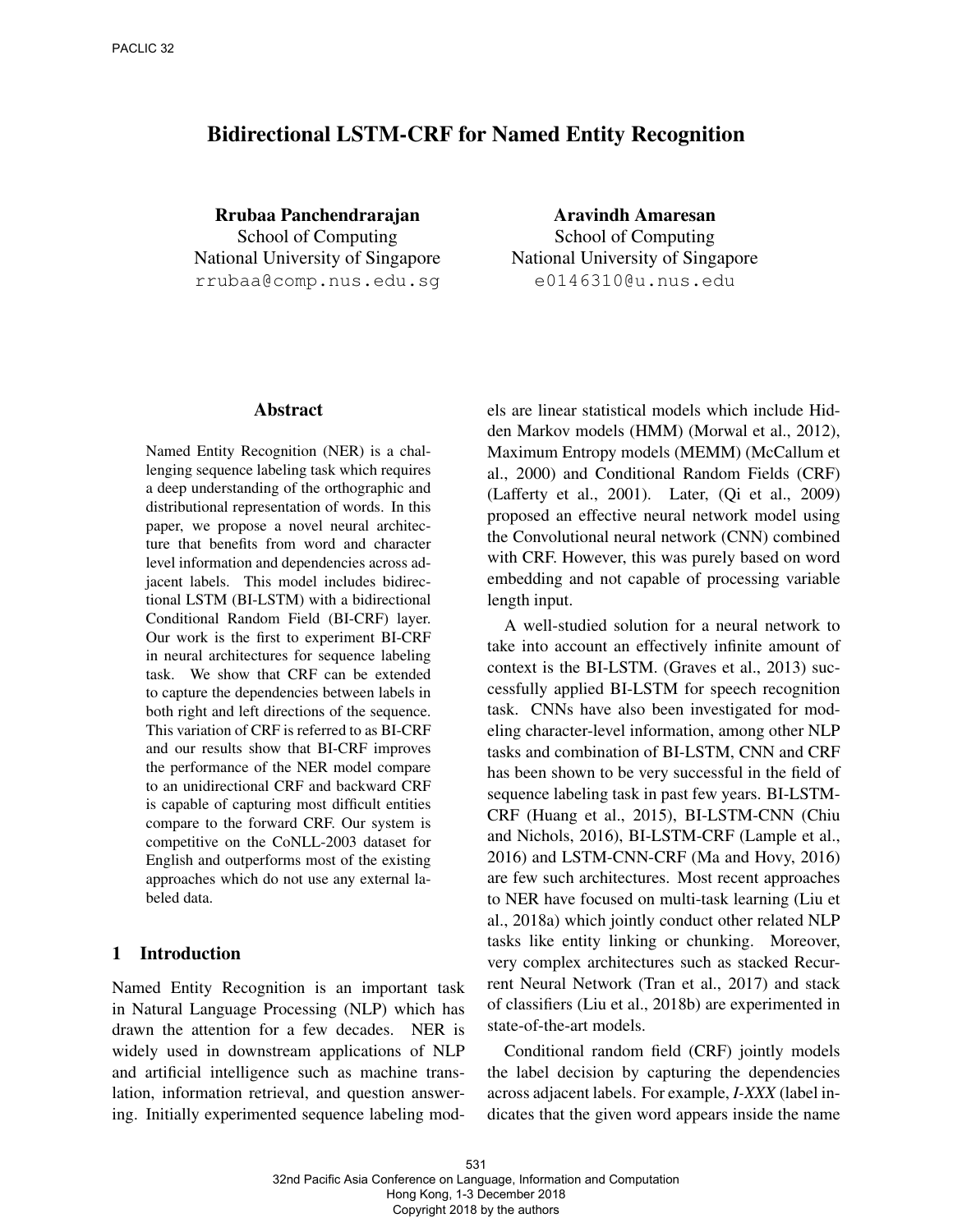of entity type *XXX*) of an entity cannot follow the *B-YYY* (label indicates that the given word appears in the beginning of the name of entity type *YYY*) of a different entity. CRF has shown to be very effective when combining with neural architectures (Lample et al., 2016; Peters et al., 2017) for sequence labeling task. However, the models with unidirectional CRF (generally referred to as CRF) are capable of capturing the dependencies between labels in the forward direction only. This may mislead the prediction of labels for a word sequence which is highly ambiguous. For example in the sentence, "Jones Medical completes acquisition", word *Jones* is generally being used as a name of a person. Labeling the sequence by considering the word sequence in forward direction only may mislead the model to predict the word *Jones* as an entity type *Person* (*B-PER*) and *Medical* as an outside of a named entity (*O*). If the word sequence is provided in the reverse direction as well to a CRF model, identifying that the word *Medical* is part of an entity type *Organization* (*I-ORG*) will help the model to realize that the ambiguous word *Jones* is also part of *Organization* entity (*B-ORG*). Therefore, we propose a novel neural architecture with an extended version of CRF, bidirectional CRF (BI-CRF) which models the dependencies between labels in both directions. (Hsu et al., 2008) and (Murugesan et al., 2017) have successfully experimented BI-CRF in the field of medicine for NER. However, these approaches purely rely on BI-CRF, thus fail to utilize neural networks to automatically learn character and word level features. Our work is the first to apply BI-CRF in a neural architecture for NER.

In this paper, we present a neural architecture based on BI-LSTM and BI-CRF. The model consists of three components: a word embedding layer, BI-LSTM, and a BI-CRF. We use the characterbased representation learning model (Lample et al., 2016) combined with pre-trained word embedding, Part-of-speech (POS) tag and casing features as the initial layer. Character-based representation learning model captures the orthographic representation (what does the word being tagged as a name look like?) of a word and pre-trained word embedding allows to represent the distributional evidence of words (where does the word being tagged tend to occur in a corpus?) in a vector space. This layer



Figure 1: Architecture of the network

is coupled with a BI-LSTM on top of it to generate a context-based representation of words. Final BI-CRF layer uses the dependencies across labels in both left and right directions and the scores computed by previous layer to predict the correct label sequence. Experiments in English dataset of CoNLL-2003 (Sang and Meulder, 2003) shows, our model is competitive and outperforms most of the existing approaches that do not use any external labeled data. Moreover, we show that backward CRF is capable of capturing complex named entities thus it improves the performance of the model compare to an unidirectional CRF.

The reminder of the paper is organized as follows. Section 2 describes our model and Section 3 explains the training process. Section 4 provides the results and Section 5 discusses the performance analysis of BI-CRF.

### 2 Model

Our neural network is inspired by (Lample et al., 2016), where the combination of BI-LSTM and CRF is applied for a language-independent NER with a small supervised training data. Instead of a CRF, we use BI-CRF to capture the dependencies between labels in both right and left directions of a sequence.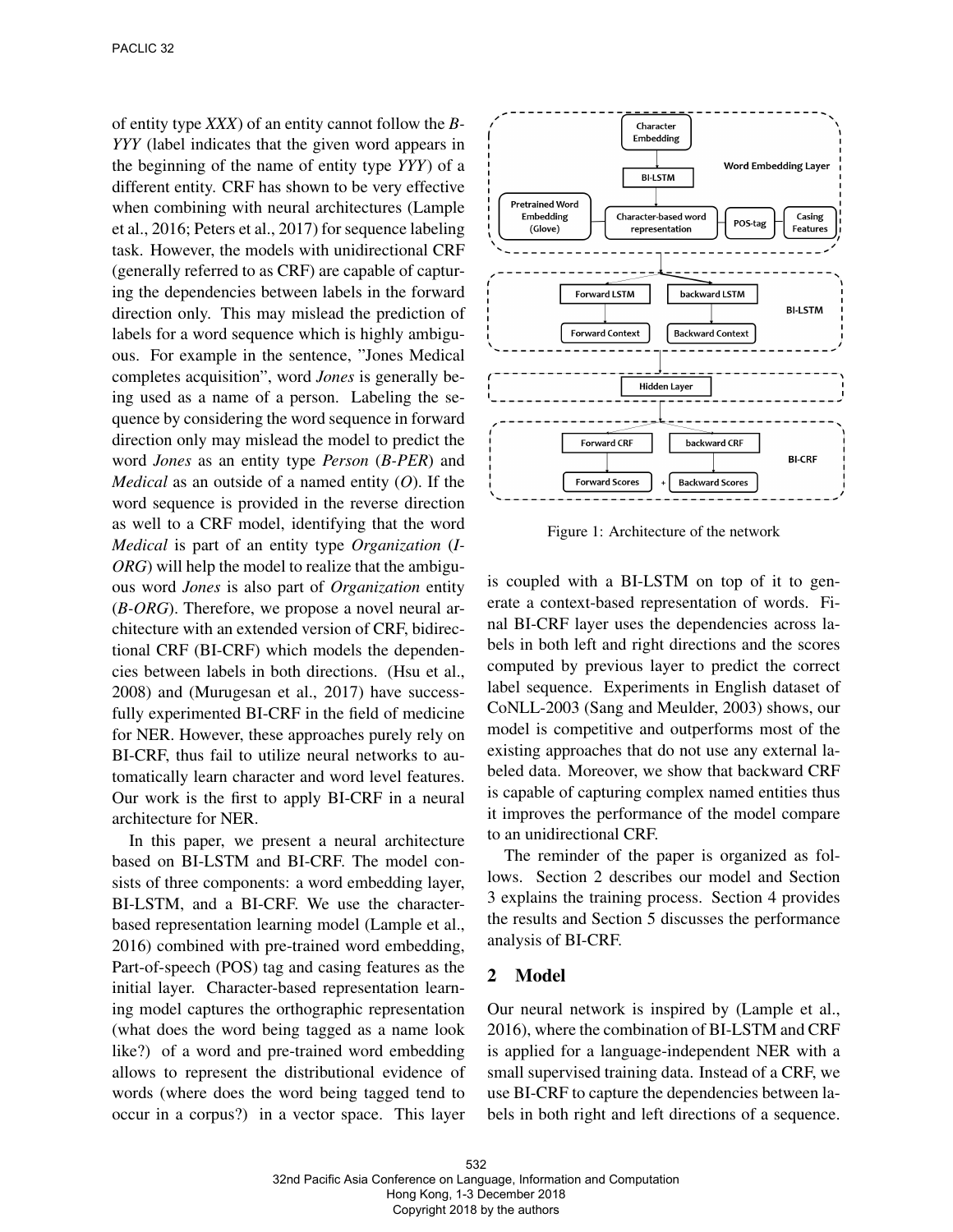

Figure 2: Illustration of character-based representation learning using BI-LSTM

Figure 1 shows the architecture of the network. We introduce the layers in our network in the following subsections.

## 2.1 Word embedding layer

This layer computes a vector representation of a word as a combination of following four features:

- Character-based vector representation
- Pre-trained word embedding
- POS tag of the word
- Casing features of the word

Character-based word representation is learned using a BI-LSTM. A character look-up table representing the character embedding is randomly initialized with the size of all possible characters. Word vector constructed by concatenating the character embedding of all the characters appearing in a word

is given as the input to a BI-LSTM. In our experiments, the hidden dimension of 24 is used for forward and backward LSTM so that a 48-dimensional character-based vector representation is learned using this BI-LSTM. Figure 2 illustrates the architecture of this component of the initial layer. Learning character level information using BI-LSTM allows to automatically capture the task-specific information at character level without using handcraft features such as prefix and suffix of a word. Moreover, this has been found to be useful to handle the out-ofvocabulary problem in NER tasks (Ling et al., 2015; Ballesteros et al., 2015).

Even though CNNs have been experimented in past (Zhang et al., 2015; Kim et al., 2016) to generate a character-based representation of words, it is designed to discover the position-invariant features of the input, especially in the field of computer vision. For example, detecting a cat appearing in an image is a position invariant task. However, the character-based information in a word such as capitalization, prefix, and suffix are position dependent so that BI-LSTM would be a better option for capturing the character-based representation of a word compare to a CNN. Character-based representation and word embedding are concatenated with POS tag and casing features to obtain the final embedding representation of a word. The following casing features are extracted for a given word as boolean representation.

- Start with capital letter
- All capital letters
- All lower case letters
- All digits
- Mix of words and digits

We observed a significant improvement in our model's performance after adding POS tag and casing features to the embedding layer (see Table 5). Following (Lample et al., 2016), dropout (Srivastava et al., 2014) is applied to the embedding layer which is a regularization technique for reducing overfitting in neural networks by randomly dropping neurons in the network with a certain probability. This encourages the next layer (BI-LSTM) to utilize all four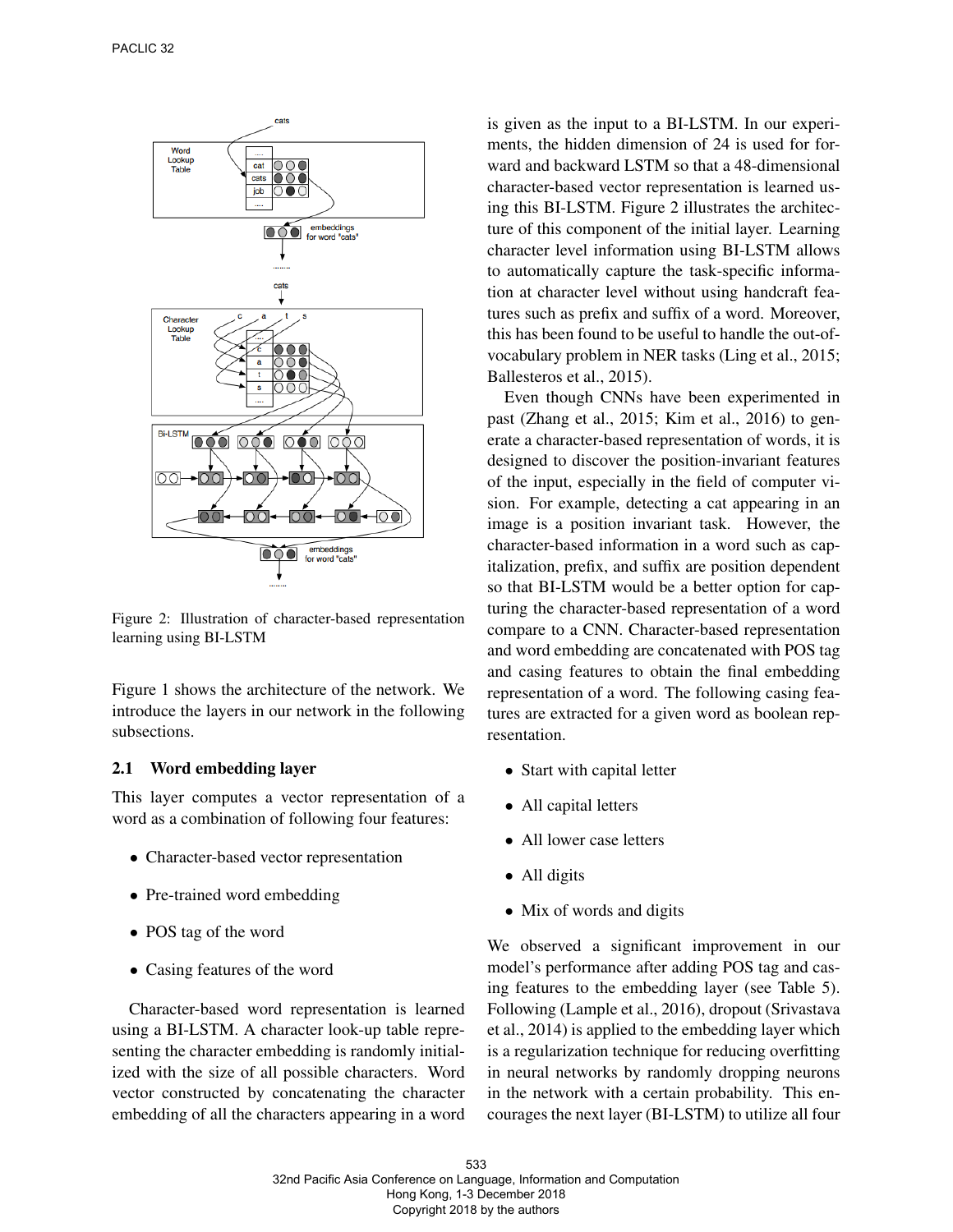features of this layer to learn the contextual vector representation of a word in the next layer.

### 2.2 Bidirectional LSTM

Long Short-term Memory Networks (LSTM) (Hochreiter and Schmidhuber, 1997) are a special kind of Recurrent Neural Network, capable of learning long-term dependencies. The LSTM does have the ability to remove or add information to the cell state, carefully regulated by structures called gates. Formally, the formulas to update an LSTM unit at time t are,

$$
i_t = \sigma(W_i[x_t; h_{t-1}] + b_i)
$$
  
\n
$$
f_t = \sigma(W_f[x_t; h_{t-1}] + b_f)
$$
  
\n
$$
o_t = \sigma(W_o[x_t; h_{t-1}] + b_o)
$$
  
\n
$$
\tilde{c} = tanh(W_c[x_t; h_{t-1}] + b_c)
$$
  
\n
$$
c_t = f_t \cdot c_{t-1} + i_t \cdot \tilde{c}_t
$$
  
\n
$$
h_t = o_t \cdot tanh(c_t)
$$

where  $\sigma$  is the element-wise sigmoid function and  $\cdot$  is the element-wise matrix multiplication.  $x_t$  is the input vector at time t and  $h_t$  represents the hidden state vector. Weights  $W_i, W_f, W_o, W_c$  and bias  $b_i, b_f, b_o, b_c$  are the parameters to be learned. Given a sequence of input vectors  $(x_1, x_2, ... x_n)$ , LSTM computes a context representation vector  $h_t$  for each input  $x_t$ .

When processing a sequence of words, both past and future inputs are known for a given time thus allows to effectively utilize the features in both right and left directions. This variation of the LSTM is referred to as bidirectional LSTM (BI-LSTM) (Graves and Schmidhuber, 2005). Here, the input is given to forward and backward LSTMs to capture both left and right context of the word. Final representation of a word is obtained by concatenating the left context  $\overrightarrow{h_t}$  and right context  $\overrightarrow{h_t}$ ,  $\overrightarrow{h_t} = [\overrightarrow{h_t}; \overrightarrow{h_t}]$ . We use 150dimensional LSTM in forward and backward direction so that, a 300-dimensional vector representation is learned for each word.

Following (Lample et al., 2016), a hidden layer of size, equal to the number of distinct labels is placed on top of BI-LSTM and  $\tilde{h}_t$  is projected into this hidden layer. This layer produces a score matrix P, where  $P_{i,j}$  represents the score of  $j^{th}$  tag of  $i^{th}$  input token. This score matrix is given to the next layer, BI-CRF.

#### 2.3 Bidirectional Conditional Random Field

The discriminative method of classifiers model the conditional probability distribution  $p(\mathbf{y} | \mathbf{x})$  directly. This approach is used by Conditional Random Field (CRF) (Lafferty et al., 2001) which combines the advantage of graphical modeling to predict multivariate output y with a large number of input features x. CRF is a variation Markov Random Field where all the clique potentials  $\phi_c$ ,  $1 \leq c \leq C$ are conditioned on input features. The log-linear representation of potential is generally assumed for the cliques. A simple case of CRF, known as Linear Chain CRF built on top of a BI-LSTM effectively models several hard constraints incorporating dependencies across the output labels. Considering general definition of CRF, let  $\mathbf{x} = \{x_1, \dots, x_T\}$ and  $y = \{y_1, \dots, y_T\}$  represent observed input tokens and corresponding output labels respectively. A linear-chain CRF's distribution  $p(y | x)$  given by

$$
p(\mathbf{y} \mid \mathbf{x}) = \frac{1}{Z(\mathbf{x})} \prod_{c} \phi_c(\mathbf{y}, \mathbf{x}) \tag{1}
$$

where  $Z(\mathbf{x})$  is a normalization function

$$
Z(\mathbf{x}) = \sum_{y} \prod_{c} \phi_c(\mathbf{y}_c, \mathbf{x})
$$
 (2)

As the hidden layer on top of the BI-LSTM produces the score matrix P for a given sequence, the CRF layer learns only the transition probability of the output labels,  $A \in \mathcal{R}^{K+2\times K+2}$ . K is the number of distinct labels and *+2* indicates one tag each for start and end marker. The input features of observed tokens  $\mathbf{x} \in \mathcal{R}^K$  in the clique  $\phi_c(\mathbf{x}, \mathbf{y})$  is the score matrix  $P_{i,y_i}$  learned by the hidden layer. For the given sequence of predictions  $y = \{y_1, \dots, y_T\},\$ the probability score including the start and end tag,  $y_0$  and  $y_{T+1}$  introduced in the inference algorithm is defined as

$$
S(\mathbf{x}, \mathbf{y}) = \sum_{i=0}^{T} A_{y_i, y_{i+1}} + \sum_{i=1}^{T} P_{i, y_i}
$$
 (3)

The probability for the sequence y is given by

$$
p(\mathbf{y} \mid \mathbf{x}) = \frac{e^{S(\mathbf{x}, \mathbf{y})}}{\sum_{y' \in \mathbf{y}} e^{S(\mathbf{x}, \mathbf{y'})}}
$$
(4)

534 32nd Pacific Asia Conference on Language, Information and Computation Hong Kong, 1-3 December 2018 Copyright 2018 by the authors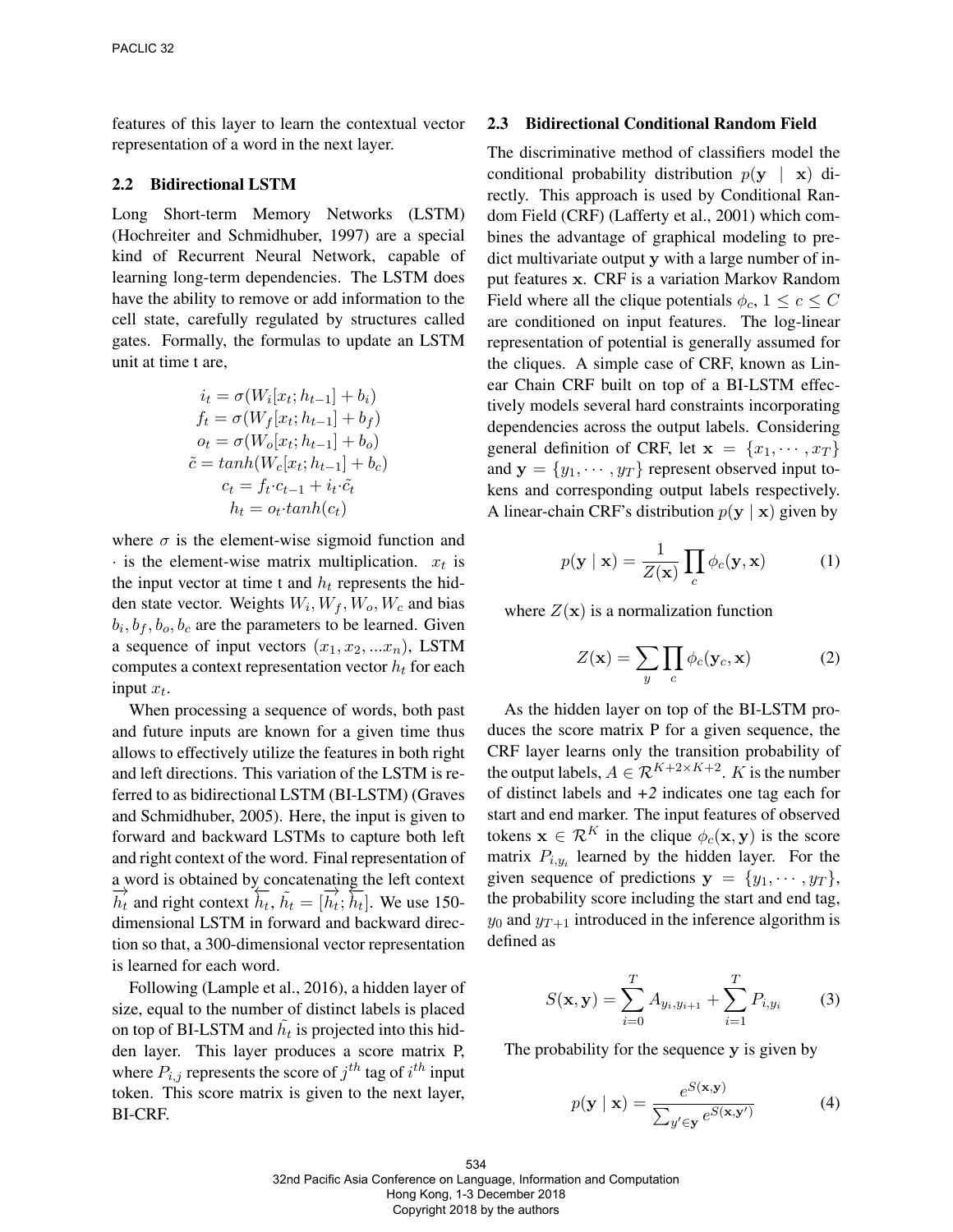The objective function is the maximum likelihood of the probability distribution denoted as,

$$
\ln p(\mathbf{y} \mid \mathbf{x}) = S(\mathbf{x}, \mathbf{y}) - \ln \sum_{y' \in \mathbf{y}} e^{S(\mathbf{x}, \mathbf{y}')} \quad (5)
$$

During training, maximum likelihood of the probability of correct sequences in the training are maximized. The final output tag sequence is decided based on the maximum score given by

$$
\mathbf{y}^* = \underset{y' \in \mathbf{y}}{\text{argmax}} \ S(\mathbf{x}, y') \tag{6}
$$

(5) and (6) can be computed efficiently using dynamic programming (Lafferty et al., 2001) based algorithm known as forward and backward inference since we model only the binary interactions among the output labels.

We use a variant of CRF referred to as bidirectional CRF (BI-CRF) which dissects the entities in both forward and backward directions. In forward parsing  $(CRF_A)$ , the input tokens  $x =$  ${x_1, \dots, x_T}$  are read and labelled in the original direction (left to right) and in backward parsing  $(CRF_B)$ , the original input order is reversed and labelled (right to left),  $\mathbf{x} = \{x_T, \dots, x_1\}$  with its corresponding labels  $y = \{y_T, \dots, y_1\}$ . The final probability scores are computed by adding the scores of  $CRF_F$  and  $CRF_B$ . Hence, the optimal output tag sequence is given by

$$
\mathbf{y}^* = \underset{y' \in \mathbf{y}}{\operatorname{argmax}} \left[ S_A(\mathbf{x}, y') + S_B(\mathbf{x}, y') \right] \quad (7)
$$

During training, the negative sum of log probability of the correct sequences of both forward CRF  $(\ln p(\mathbf{y} \mid \mathbf{x})_F)$  and backward CRF  $(\ln p(\mathbf{y} \mid \mathbf{x})_B)$  is minimized as indicated by equation (8). Different variations of combining the forward CRF and backward CRF results like maximum and average are experimented and it is noticed that the summation operation gives the optimal performance (refer Table 5). Figure 3 illustrates the connectivity between the last three layers, BI-LSTM, a hidden layer and BI-CRF.

$$
loss = -(\ln p(\mathbf{y} \mid \mathbf{x})_F + \ln p(\mathbf{y} \mid \mathbf{x})_B)
$$
 (8)



Figure 3: Illustration of Final Three Layers

| Dataset | <b>No. of Sentences</b> | No. of tokens |
|---------|-------------------------|---------------|
| Train   | 14.987                  | 203,621       |
| Dev     | 3,466                   | 51,362        |
| Test    | 3,684                   | 46,435        |

Table 1: Number of sentences and tokens in CoNLL-2003 dataset

| <b>Dataset</b> | LOC  | MISC   ORG |      | PER  |
|----------------|------|------------|------|------|
| Train          | 7140 | 3438       | 6321 | 6600 |
| Dev            | 1837 | 922        | 1341 | 1842 |
| Test           | 1668 | 702        | 1661 | 1671 |

Table 2: Number of entities in CoNLL-2003 dataset

#### 3 Training

#### 3.1 Dataset

As mentioned before, we evaluate our neural model on CoNLL-2003 dataset (Sang and Meulder, 2003) for English language. The dataset contains four different types of named entities: *Person* (*PER*), *Organization* (*ORG*), *Location* (*LOC*) and *Miscellaneous* (*MISC*). Sentences in the dataset are represented in the IOB format (Inside, Outside and Beginning) where a token is labeled as *I-XXX* if it is inside a named entity type XXX, *O* if it is outside named entities and *B-XXX* if it is beginning of an entity type XXX. Therefore, the model is trained to classify a word sequence into nine different labels including one *O* label and *B-XXX* & *I-XXX* tags for each type of entity.

Table 1 and Table 2 summarize the statistics of the dataset (Sang and Meulder, 2003). As the size of the dataset is small, the final performance of the model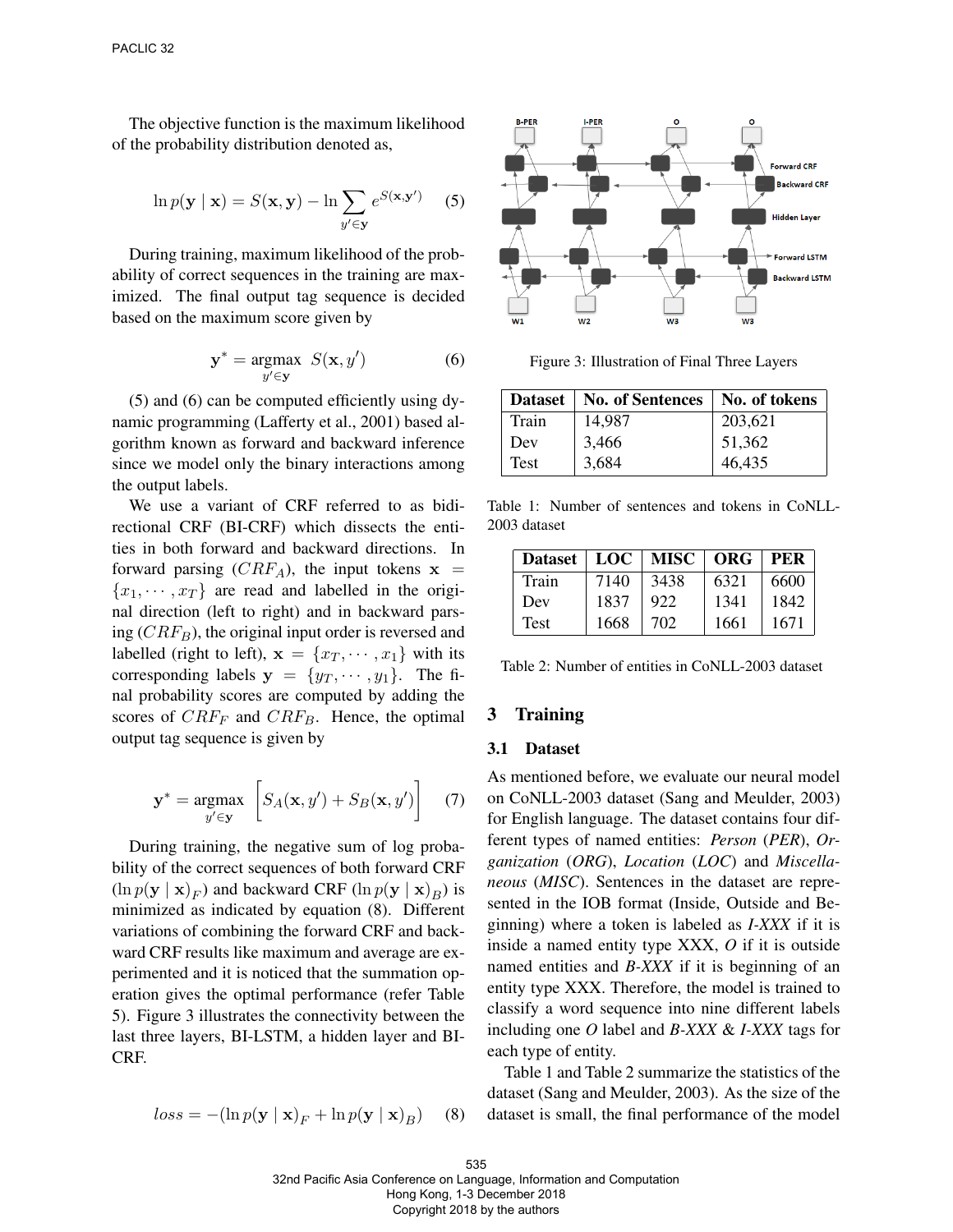is reported by training the model by combining the training and validation set after tuning the hyperparameters. Moreover, it is worth to note that the number of occurrences of *MISC* entity in the dataset is very low compared to other three types of entities. All the digits in the dataset were replaced with zero as an only pre-processing step.

### 3.2 Tuning Hyper-Parameters

The model is trained using back-propagation algorithm (Hecht-Nielsen, 1989) to minimize the combined loss of forward and backward CRF as indicated by equation (8). Parameter optimization is performed with stochastic gradient descent (SGD) with a learning rate of 0.01. We explored more sophisticated optimization algorithms such as Adam (Kingma and Ba, 2014). Even though, other optimization algorithms lead to faster convergence, none of them meaningfully improve upon SGD with gradient clipping in our preliminary experiments. Hyper-parameters are selected based on the performance of the development dataset. To reduce the effect of "gradient exploding", gradient clipping of 5.0 (Pascanu et al., 2012) is used. Table 3 summarizes the hyper-parameter space evaluated and the best parameters used for the final evaluation in the test set. We use early stopping (Caruana et al., 2000) based on performance on development dataset. After obtaining the optimal values for the hyper-parameters, validation set is combined with the training set and the model is trained again to evaluate the final performance of the model.

### 4 Results

Table 4 shows the F1 scores of other models and our model on the test dataset from CoNLL-2003 (Sang and Meulder, 2003). To make a fair comparison, we report the scores of other models with and without the use of external labeled data. Our model outperforms most of the existing approaches which do not use any external labeled data. (Liu et al., 2018b) uses a stack of classifiers and (Liu et al., 2018a) experiments multi-task learning to improve the scores. (Tran et al., 2017) uses a stack of RNN which is more complex compared to a simple combination of BI-LSTM and CRF. The proposed model's performance is only behind the per-

| <b>Hyper-parameter</b> | Final | Range                  |
|------------------------|-------|------------------------|
| Batch size             | 14    | [5, 20]                |
| Char embedding         | 25    | [20, 50]               |
| Char LSTM size         | 24    | [10, 35]               |
| <b>BI-LSTM</b> size    | 150   | [50, 250]              |
| Learning rate          | 0.01  | $[10^{-3}, 10^{-1.8}]$ |
| Gradient clipping      | 5.0   | [1, 10]                |
| Dropout                | 0.3   | [0.1, 0.8]             |
| Epochs                 | 80    |                        |
| Glove dimension        | 100   | $[5 - 300]$            |

Table 3: Hyper-parameter search space and the optimal values chosen for the final evaluation. LSTM size indicates the hidden state size of the corresponding LSTM and Dropout indicate the dropout value applied to the word embedding layer

| <b>Model</b>                  | F1    |
|-------------------------------|-------|
| (Rei, 2017)*                  | 86.26 |
| (Qi et al., 2009)*            | 89.59 |
| (Luo et al., 2015)            | 89.9  |
| (Passos et al., 2014)         | 90.05 |
| (Huang et al., $2015$ )*      | 90.10 |
| (Yang et al., 2017)           | 90.20 |
| (Yang et al., 2017)*          | 90.26 |
| (Dernoncourt et al., 2017)*   | 90.54 |
| (Chiu and Nichols, 2016)      | 90.69 |
| (Chiu and Nichols, 2016)*     | 90.77 |
| (Peters et al., 2017)         | 90.79 |
| (Ratinov and Roth, 2009)*     | 90.80 |
| (Passos et al., $2014$ )*     | 90.90 |
| (Lample et al., 2016)         | 90.94 |
| (Ratinov and Roth, 2009)*     | 91.20 |
| (Ma and Hovy, 2016)           | 91.21 |
| (Tran et al., 2017)           | 91.69 |
| (Ghaddar and Langlais, 2018)* | 91.73 |
| (Liu et al., 2018a)           | 91.85 |
| (Peters et al., $2017$ )*     | 91.93 |
| (Liu et al., 2018b)           | 92.38 |
| Our Model                     | 90.84 |

Table 4: NER results for CoNLL-2003 test dataset. \* indicates, the model is trained with the use of external labeled data

formance of simple architectures, BI-LSTM-CRF (Lample et al., 2016) and CNN-BI-LSTM-CRF (Ma and Hovy, 2016). (Ma and Hovy, 2016) uses CNN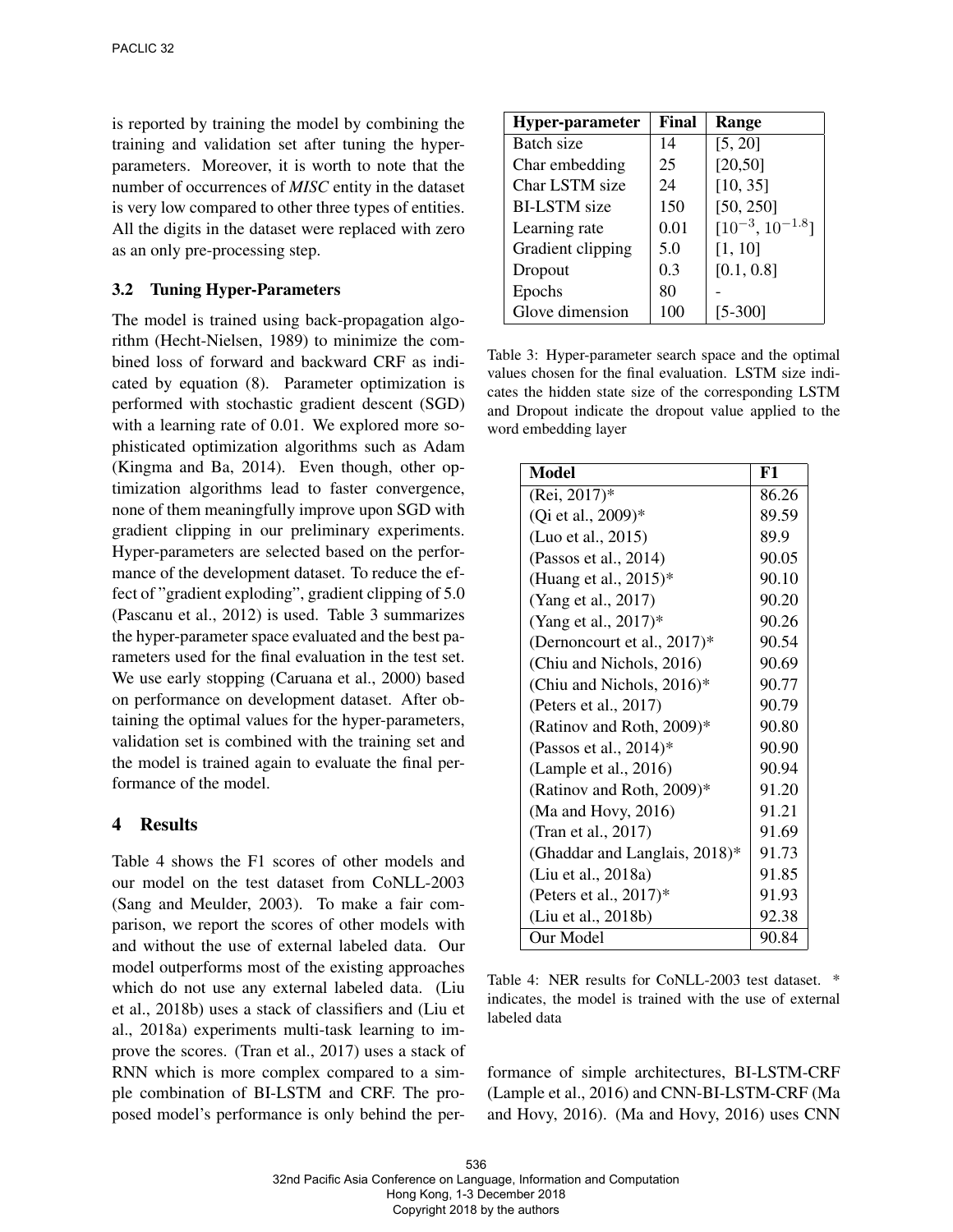| <b>Variation</b>                | F1     |
|---------------------------------|--------|
| <b>Basic</b>                    | 89.763 |
| $Basic + dropout$               | 90.398 |
| Basic + dropout + POS tag + cas | 90.84  |
| Basic + dropout (uni-CRF)       | 90.218 |
| $Model + maximum$               | 90.722 |
| $Model + average$               | 90.716 |

Table 5: Results of the model using different configurations. "Basic" indicates the model without dropout or any other additional features. "cas" indicates the casing features and "uni-CRF" indicates the unidirectional CRF. *maximum* and *average* indicates operation performed to combined backward and forward CRFs

to extract a character-level representation of words. Both these approaches use IOBES tagging scheme, a variant of IOB which encodes information about singleton entities (S) and explicitly marks the end of a named entity (E). (Ratinov and Roth, 2009) has shown that using a more expressive tagging scheme like IOBES improves the model performance marginally. Therefore this could be a possible reason for why our model's performance is behind both (Lample et al., 2016) and (Ma and Hovy, 2016).

Moreover, we explored the impact of different components of the system. Table 5 shows the results of this evaluation. The basic model shows the result of the system when dropout at word embedding layer is not applied and POS tag and casing features are not provided to the model. We observed that dropout at word embedding layer encourages the model to utilize both character level representation and pre-trained word embedding for the learning. Dropout at word embedding layer improves the performance of the model by 0.635. Moreover, the language-specific features such as Part-ofspeech (POS) tag and casing features further improves the performance by 0.35.

In order to evaluate the contribution of the BI-CRF, we report the performance of the model with unidirectional CRF as well. The architecture of this model is same as (Lample et al., 2016). It can be observed that the performance of the model with unidirectional CRF is behind its corresponding BI-CRF. This indicates that BI-CRF helps the model to identify more complex entities which the unidi-



Figure 4: Average F1 scores of individual labels

| Label         | $CRF_F$  | $CRF_B$   | <b>NOC</b> |
|---------------|----------|-----------|------------|
| O             | 0.99443  | 0.0.99432 | 38356      |
| <b>B-PER</b>  | 0.95481  | 0.95398   | 1617       |
| <b>I-PER</b>  | 0.97923  | 0.97945   | 1156       |
| <b>B-LOC</b>  | 0.931265 | 0.930925  | 1668       |
| I-LOC         | 0.85455  | 0.85534   | 257        |
| <b>B-ORG</b>  | 0.900925 | 0.900615  | 1661       |
| <b>I-ORG</b>  | 0.86239  | 0.862645  | 835        |
| <b>B-MISC</b> | 0.81522  | 0.81625   | 702        |
| I-MISC        | 0.68087  | 0.68231   | 216        |

Table 6: Average F1-Score of forward and backward CRF. NOC indicates the number of observations of a label type in the test dataset

rectional CRF fails to capture. Moreover, the variation of BI-CRF is experimented by either taking the maximum or average of the forward and backward CRFs. However, there is no performance improvement observed compared to the summation mechanism explained in Section 2.3.

Finally, we evaluated the F1 score of different labels individually to identify which type of entity is more difficult for the model to identify. Figure 4 shows the results of this evaluation and it can be observed from the results that name of *Miscellaneous* entities and words inside the name of *Location* entities are difficult for the model to identify. Possible reasons for this observation could be, lack of training observation for *Miscellaneous* entity (refer Table 2) and the absence of common patterns in *Miscellaneous* entities and words inside the name of *Location* entities. Therefore we can conclude that identifying *Miscellaneous* entities is much more challenging compared to other type of named entities.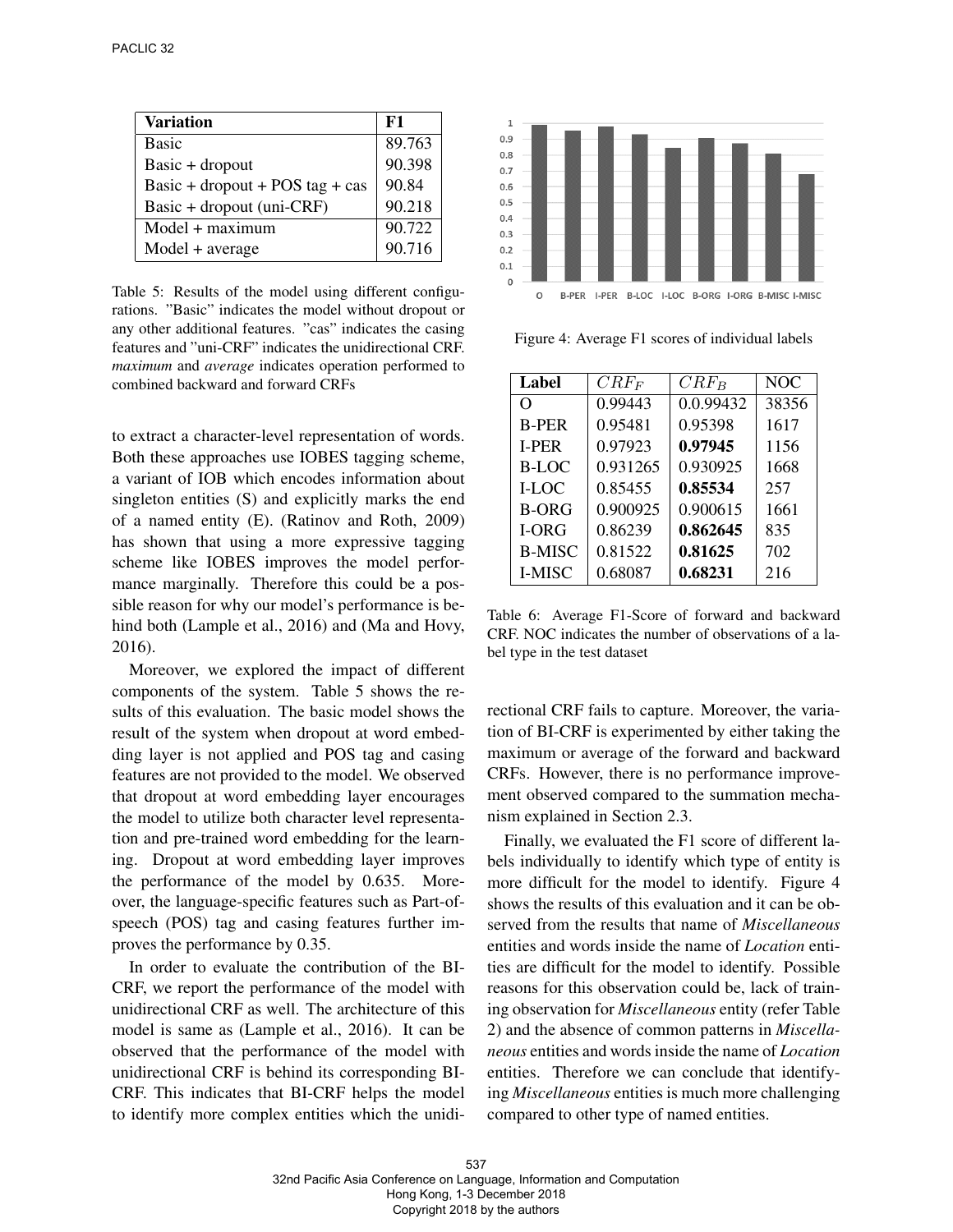| <b>Token</b> | Label         | $CRF_F$        | $CRF_B$        |
|--------------|---------------|----------------|----------------|
|              |               |                |                |
| a            | O             | O              | O              |
| brozen       | O             | O              | O              |
| medal        | O             | $\overline{O}$ | O              |
| in           | $\Omega$      | O              | O              |
| downhill     | O             | O              | O              |
| at           | O             | $\overline{O}$ | $\overline{O}$ |
| the          | O             | $\Omega$       | $\overline{O}$ |
| 1991         | $\Omega$      | <b>B-MISC</b>  | $\Omega$       |
| World        | <b>B-MISC</b> | I-MISC         | <b>B-MISC</b>  |
| Champion     | I-MISC        | I-MISC         | I-MISC         |
| ship         |               |                |                |
|              | ∩             | ∩              | ∩              |

Table 7: Example sentence from the test dataset, where backward CRF correctly identifies the beginning of a miscellaneous entity

### 5 Performance Analysis of BI-CRF

In order to highlight the contribution of BI-CRF, we evaluated the performance of the model on the presence of forward and back CRF individually in the final layer and an analysis of patterns of words that backward CRF is excellent in correctly classifying the label sequence compared to a forward CRF. Table 6 shows the result of individual performance evaluation of forward and backward CRF and surprisingly, the performance of backward CRF was slightly higher when classifying labels which are inside named entities and *Miscellaneous* entities. It is worth to note that the occurrence of *Miscellaneous* entities and words appearing inside a named entity is lower compared to the beginning of a named entity in the all three set of dataset (training, development test) which makes the learning more difficult. Therefore this could be a possible reason for the overall improvement in the model when unidirectional CRF is replaced with BI-CRF in the final layer. Table 7 and 8 show examples from the test dataset where the backward CRF correctly identifies the beginning and end of *Miscellaneous* entities.

### 6 Conclusion

In this paper, we propose a neural architecture for NER based on BI-LSTM and BI-CRF. It is truly an end-to-end model not relying on any other additional

| Token           | Label         | $CRF_F$       | $CRF_B$          |
|-----------------|---------------|---------------|------------------|
| <b>ALPINE</b>   | O             | <b>B-MISC</b> | <b>B-MISC</b>    |
| <b>SKIING</b>   | O             | I-MISC        | I-MISC           |
| -WOMEN          |               |               |                  |
| S               | $\Omega$      | $\Omega$      | ∩                |
| <b>WORLD</b>    | <b>B-MISC</b> | <b>B-MISC</b> | <b>B-MISC</b>    |
| <b>CUP</b>      | <b>I-MISC</b> | I-MISC        | I-MISC           |
| <b>DOWNHILL</b> | O             | I-MISC        | ∩                |
| <b>RESULTS</b>  | റ             | O             |                  |
|                 | ∩             | O             | $\left( \right)$ |

Table 8: Example sentence from the test dataset, where backward CRF correctly identifies the end of a miscellaneous entity

labeled data. This model is the first work to experiment BI-CRF in neural architecture in sequence modeling task. The results show that our model is competitive and outperforms most of the existing approaches which do not use any external labeled data. Moreover, the evaluations conclude that backward CRF is more capable of identifying complex labels such as words appearing inside a named entity and name of *Miscellaneous* entities with a small amount of training dataset thus improves the overall performance of the model compared to a unidirectional CRF architecture.

There are several potential directions for future work. First, the performance of the model can be further enhanced by using converting the dataset from IOB to IOBES tagging scheme. Moreover, it can be explored in multi-task learning approaches to combine more useful and correlated information among different NLP tasks.

#### References

- Miguel Ballesteros, Chris Dyer, and Noah A. Smith. 2015. Improved transition-based dependency parsing by modeling characters instead of words with lstms. In *Proceedings of the Conference on Empirical Methods in Natural Language Processing*, pages 349–359.
- Rich Caruana, Steve Lawrence, and Lee Giles. 2000. Overfitting in neural nets: Backpropagation, conjugate gradient, and early stopping. In *Proceedings of the 13th International Conference on Neural Information Processing Systems*, pages 381–387.
- Jason PC Chiu and Eric Nichols. 2016. Named entity recognition with bidirectional lstm-cnns. In *Proceed-*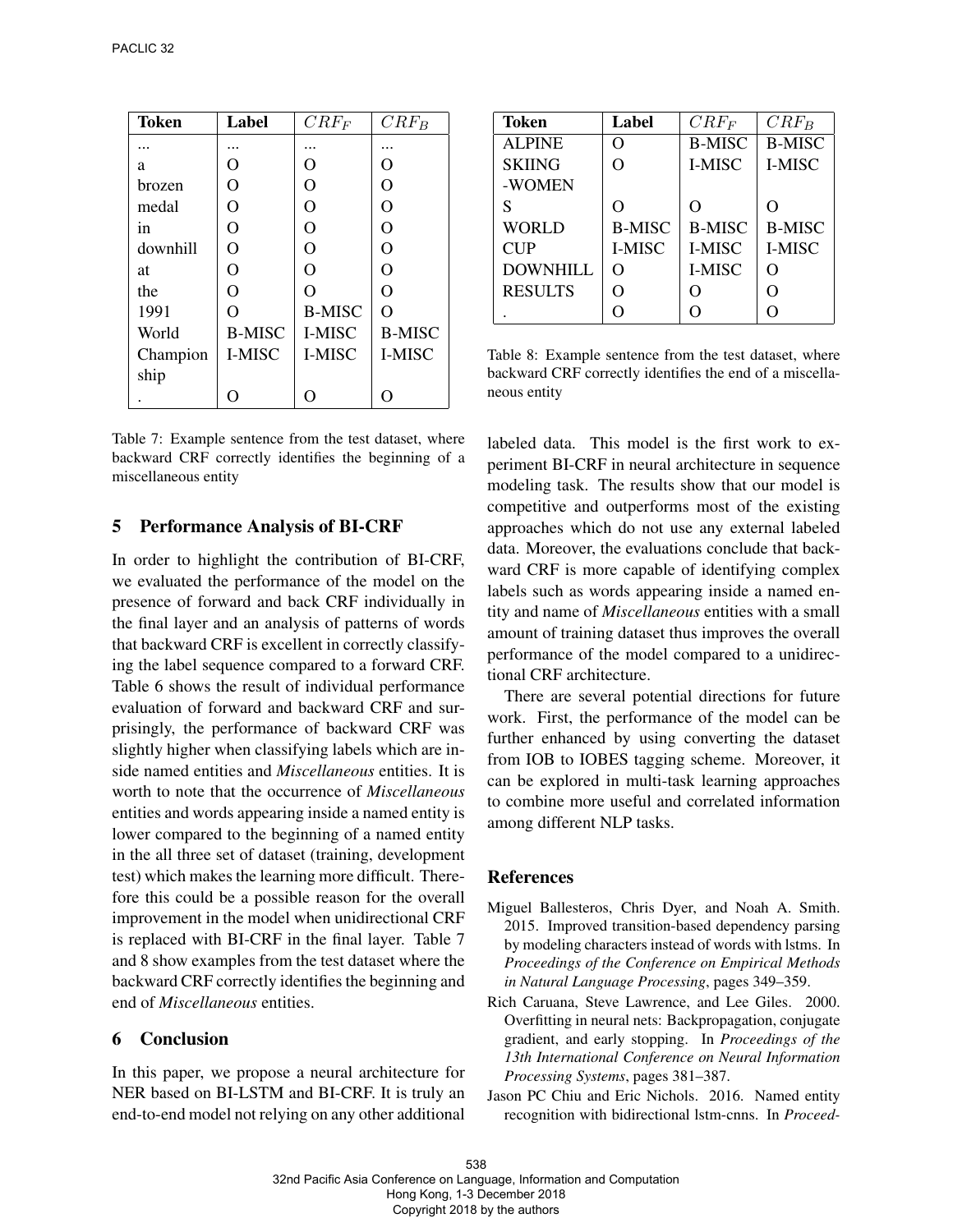*ings of the 54th Annual Meeting of the Association for Computational Linguistics*, volume 4, pages 357–370.

- Franck Dernoncourt, Ji Young Lee, and Peter Szolovits. 2017. Neuroner: an easy-to-use program for namedentity recognition based on neural networks. In *Proceedings of the 2017 Conference on Empirical Methods in Natural Language Processing: System Demonstrations*, pages 97–102.
- Abbas Ghaddar and Phillippe Langlais. 2018. Robust lexical features for improved neural network namedentity recognition. In *Proceedings of the 27th International Conference on Computational Linguistics*.
- Alex Graves and Jurgen Schmidhuber. 2005. Framewise phoneme classification with bidirectional lstm networks. In *Proceedings of the International Joint Conference on Neural Networks*.
- Alan Graves, Abdel rahman Mohamed, and Geoffrey Hinton. 2013. Speech recognition with deep recurrent neural networks. In *Proceedings of the 2013 IEEE International Conference on Acoustics, Speech and Signal Processing*, pages 6645–6649.
- Robert Hecht-Nielsen. 1989. Theory of the backpropagation neural network. In *Proceedings of the International Joint Conference on Neural Networks*, pages 593–605.
- Sepp Hochreiter and Jurgen Schmidhuber. 1997. Long short-term memory. In *Proceedings of the 2014 Conference on Empirical Methods in Natural Language Processing*, pages 1532–1543.
- Chun-Nan Hsu, Yu-Ming Chang, Cheng-Ju Kuo, Yu-Shi Lin, Han-Shen Huang, and I-Fang Chung2. 2008. *Integrating high dimensional bi-directional parsing models for gene mention tagging*.
- Zhiheng Huang, Wei Xu, and Kai Yu. 2015. Bidirectional lstm-crf models for sequence tagging. In *Proceedings of the 21st International Conference on Asian Language Processing*.
- Yoon Kim, Yacine Jernite, David Sontag, and Alexander M. Rush. 2016. Character-aware neural language models. In *Proceedings of the 30th AAAI Conference on Artificial Intelligence*, pages 2741–2749.
- Diederik Kingma and Jimmy Ba. 2014. Adam: A method for stochastic optimization. In *Proceedings of 3rd International Conference for Learning Representations*.
- John D. Lafferty, Andrew McCallum, and Fernando C. N. Pereira. 2001. Conditional random fields: Probabilistic models for segmenting and labeling sequence data. In *Proceedings of the 18th International Conference on Machine Learning*, pages 282–289.
- Guillaume Lample, Miguel Ballesteros, Sandeep Subramanian, Kazuya Kawakami, and Chris Dyer. 2016. Neural architectures for named entity recognition. In

*Proceedings of the 2016 Conference of the North American Chapter of the Association for Computational Linguistics: Human Language Technologies*, pages 260–270.

- Wang Ling, Tiago Lus, Lus Marujo, Ramon Fernandez, Astudillo, Silvio Amir, Chris Dyer, Alan W Black, and Isabel Trancoso. 2015. Finding function in form: Compositional character models for open vocabulary word representation. In *Proceedings of the Conference on Empirical Methods in Natural Language Processing*.
- Liyuan Liu, Jingbo Shang, Frank Xu, Xiang Ren, Huan Gui, Jian Peng, and Jiawei Han. 2018a. Empower sequence labeling with task-aware neural language model. In *Proceedings of the 32nd AAAI Conference on Artificial Intelligence*.
- Shifeng Liu, Yifang SunWei, and WangXiaoling Zhou. 2018b. A crf-based stacking model with meta-features for named entity recognition. In *Proceedings of 2nd Pacific-Asia Conference on Knowledge Discovery and Data Mining*, pages 54–66.
- Gang Luo, Xiaojiang Huang, Chin-Yew Lin, and Zaiqing Nie. 2015. Joint named entity recognition and disambiguation. In *Proceedings of the Conference on Empirical Methods in Natural Language Processing*, pages 879–888.
- Xuezhe Ma and Eduard Hovy. 2016. End-to-end sequence labeling via bi-directional lstm-cnns-crf. In *Proceedings of the 54th Annual Meeting of the Association for Computational Linguistics*, pages 1064– 1074.
- Andrew McCallum, Dayne Freitag, and Fernando Pereira. 2000. Maximum entropy markov models for information extraction and segmentation. In *Proceedings of the 17th International Conference on Machine Learning*, pages 591–598.
- Sudha Morwal, Nusrat Jahan, and Deepti Chopra. 2012. Named entity recognition using hidden markov model. *International Journal on Natural Language Computing (IJNLC)*.
- Gurusamy Murugesan, Sabenabanu Abdulkadhar, Balu Bhasuran, and Jeyakumar Natarajan. 2017. Bcc-ner: bidirectional, contextual clues named entity tagger for gene/protein mention recognition. *EURASIP Journal on Bioinformatics and Systems Biology*.
- Razvan Pascanu, Tomas Mikolov, and Yoshua Bengio. 2012. On the difficulty of training recurrent neural networks. In *Proceedings of the 30th International Conference on International Conference on Machine Learning*, pages 1310–1318.
- Alexandre Passos, Vineet Kumar, and Andrew McCallum. 2014. Lexicon infused phrase embeddings for named entity resolution. In *Proceedings of the*